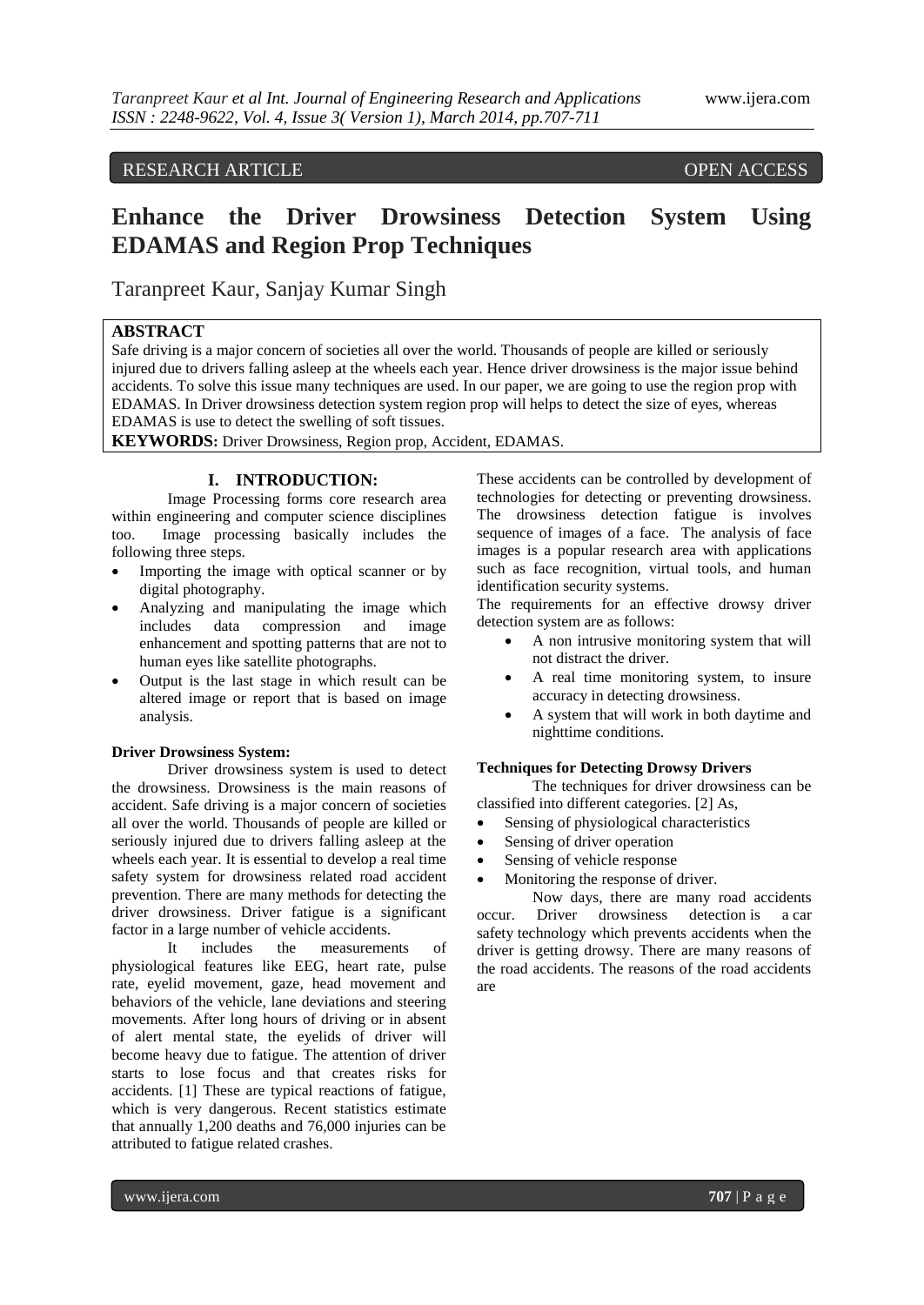

**Figure 1:** Reasons of drowsiness [3]

There are many functions that can use in the driver drowsiness.

- The driver drowsiness can be detect by analyzing the driving behavior
- Warns the driver if the risk is high of falling asleep

Sleepiness and driving is a dangerous combination. Most people are aware of the dangers of drinking and driving. The people don't realize that drowsy driving can be just as fatal, for example: alcohol, sleepiness slows reaction time, decreases awareness, impairs judgment and increases your risk of crashing. There are many underlying causes of sleepiness, fatigue and drowsy driving. It includes the sleep loss from the restriction, interruption or fragmented sleep; chronic sleep debt; circadian factors associated with driving patterns or work schedules; undiagnosed or untreated sleep disorders; time spent on a task; the use of sedating medications; and the consumption of alcohol when already tired. These factors have cumulative effects and a combination of any of these can greatly increase one's risk for a fatigue-related crash.

#### **Signs Of Drowsy Driving**

There are many signs of the driver's drowsiness:

- Driver may be yawn frequently.
- Driver is unable to keep eyes open.
- Driver catches him nodding off and has trouble keeping head up.
- The thoughts of the person wander and take focus off from the road.
- The driver can't remember driving the last few miles.
- Driver is impatient, in a hurry, and grouchy.
- The person ends up too close to cars in front of you.
- The person misses road signs or drive past your turn.
- Drift into the other lane or onto the shoulder of the road.

### **II. LITERATURE SURVEY**

**A Dedicated System for Monitoring of Driver's Fatigue K.Subhashini Spurjeon, Yogesh Bahindwar, (2012):** describe about the road accidents. The road accidents happen due to the lack of attention of the driver. In this paper author describes a real time system for analyzing video sequences of a driver and determining the level of attention. For this purpose, author uses the computation of percent of eyelid closure. The eye closure acts as an indicator to detect drowsiness. Driver's fatigue and drowsiness are the major causes of traffic accidents on road. It is very necessary to monitor the driver's vigilance level and to issuing an alert when he/she is not paying enough attention to the road is a promising way to reduce the accidents caused by driver factors. The fatigue monitoring can be starts with extracting visual parameters. This can be done via a computer vision system. In the purposed work, author purpose a real time robust methods for eye tracking under variable lighting conditions and facial orientations. In this paper the latest technologies in pattern classification recognition and in object tracking are employed for eye detection. [4] The tracking is based on the eye appearance. Visual information is acquired using a specially designed solution combining a CCD video camera with an IR illumination system. The system is fully automatic and detects eye position and eye closure and recovers the gaze of eyes. Experimental results using real images demonstrate the accuracy and robustness of the proposed solution. This could become an important part in the development of the advanced safety vehicle.

**Drowsiness Warning System Using Artificial Intelligence, Nidhi Sharma, V. K. Banga, [2010]:** in this paper author discuss about the various artificial intelligence methods for detecting the drowsiness of system. Driver's drowsiness is an important factor in motoring of vehicle from accidents. The driving performance deteriorates with increased drowsiness with resulting crashes constituting morel vehicle accidents. In recent years, there has been growing interest in intelligent vehicles. [5] The ongoing intelligent vehicle research will revolutionize the way vehicles and drivers interact in the future. The detection mechanism into vehicles may help prevent many accidents. There are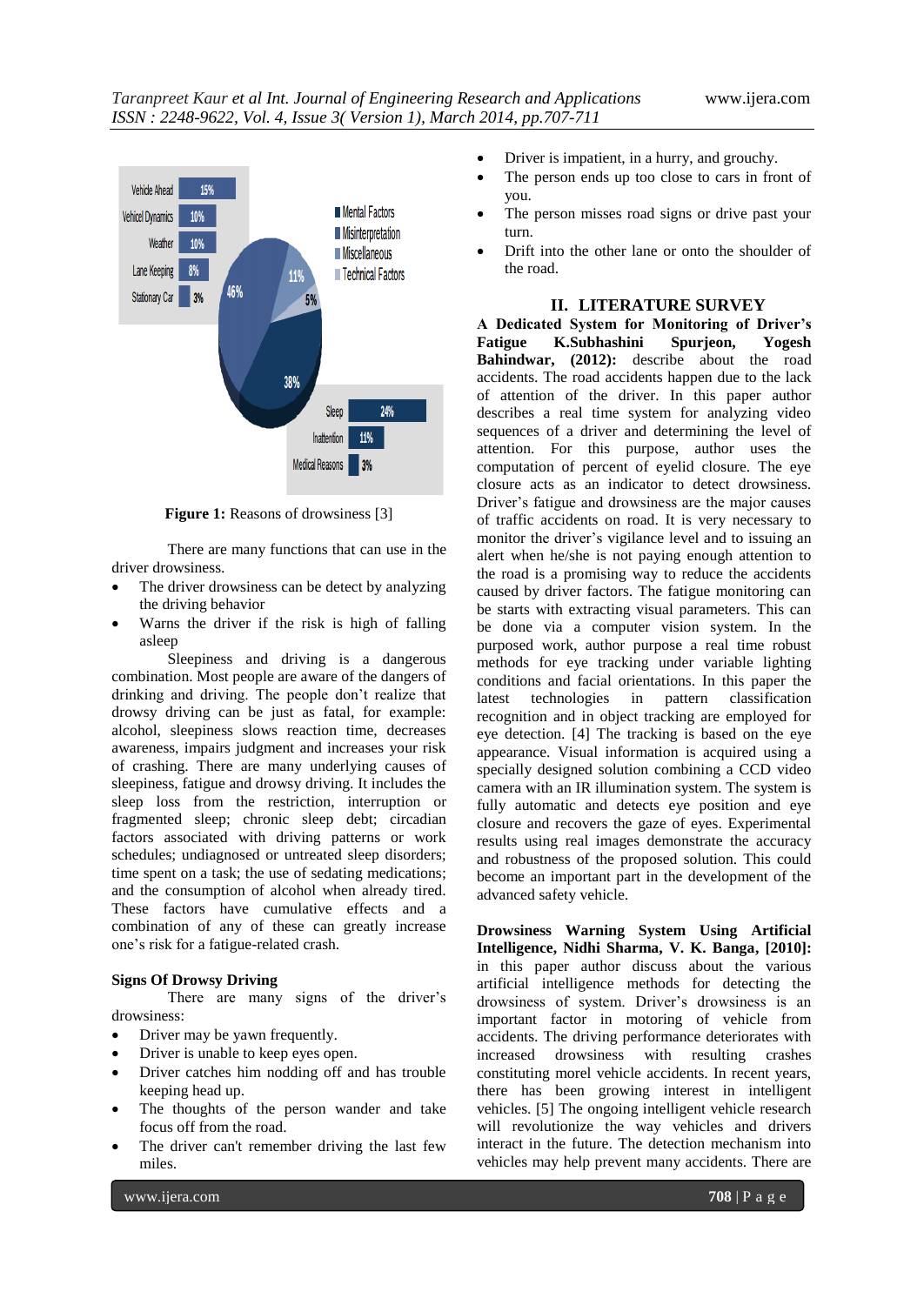various techniques used for analyzing driver exhaustion. Most of the published research on computer vision approaches to detection of fatigue has focused on the analysis of blinks and head movements. After long hours of driving or in absence of mental alert state, the attention of driver starts to loose and that creates risks of accidents. These are the typical reactions of fatigue, which are very dangerous. In image fatigue detection, correct and real time decision is very important. In this paper, author discusses the various artificial detection.

## **A Yawning Measurement Method to Detect Driver Drowsiness, Behnoosh Hariri, et.al:**

Describe that the drowsy is the major issue behind the road accidents. The use of assistive systems that monitor a driver's level of vigilance and alert the driver in case of drowsiness can be significant in the prevention of accidents. In this paper author purposed a new approach towards detection of drives drowsiness based on yawning measurement. [6] This involves several steps including the real time detection and tracking of driver's face, detection and tracking of the mouth contour and the detection of yawning based on measuring both the rate and the amount of changes in the mouth contour area. In this paper several techniques are used, that are applied several techniques to ensure the robust detection of yawning expression in the presence of variable lighting conditions and facial occlusions. Test results demonstrate that the proposed system can efficiently measure the aforementioned parameters and detect the yawning state as a sign of driver's drowsiness.

**DEVELOPMENT OF A DROWSINESS WARNING SYSTEM USING NEURAL NETWORK, Itenderpal singh1, Prof. V.K.Banga, (2013):** describe the facial image analysis. As due to the increase in the amount of automobile the problems created by accidents have become more complex. The transportation system is no longer sufficient. Hence the research upon the safety of the vehicles is the recent topic nowadays. In this paper author discuss about the safety warning systems. This system is active warning systems for preventing traffic accidents have been attracting much public attention. Safe driving is a major concern of today's societies. There are thousands of accidents are happen in a day. [7] Due to which many people get injured and many out of them got die. The aim of this paper is to develop a prototype drowsiness detection system. The main focus is on designing a system that are used for l accurately monitor the open or closed state of the driver's eyes in real time. By monitoring the eyes, it is believed that the symptoms of driver fatigue can be detected early enough to avoid a car

accident. The author purposed a vehicle driver drowsiness warning system using image processing technique with neural network. it is based on facial images analysis for warning the driver of drowsiness or inattention to prevent traffic accidents. The facial images of driver are taken by the video camera that is installed on the dashboard in front of the driver. A Neural network based algorithm is proposed to determine the level of fatigue. It measures by the eye opening and closing, and warns the driver accordingly.

## **III. PURPOSED WORK**

The various methods available to determine the drowsiness state of a driver. But because of the various definitions and the reasons behind them were discussed there is no universally accepted definition for drowsiness, all works discuses about the various ways in which drowsiness can be manipulated in a simulated environment. The various measures used to detect drowsiness include the subjective, vehiclebased, physiological and behavioral measures. The accuracy rate of using physiological measures to detect the drowsiness is high. These measures are highly intrusive. The intrusive nature can be resolved by using contactless electrode placement.



The development of technologies for detecting or preventing drowsiness at the wheel is a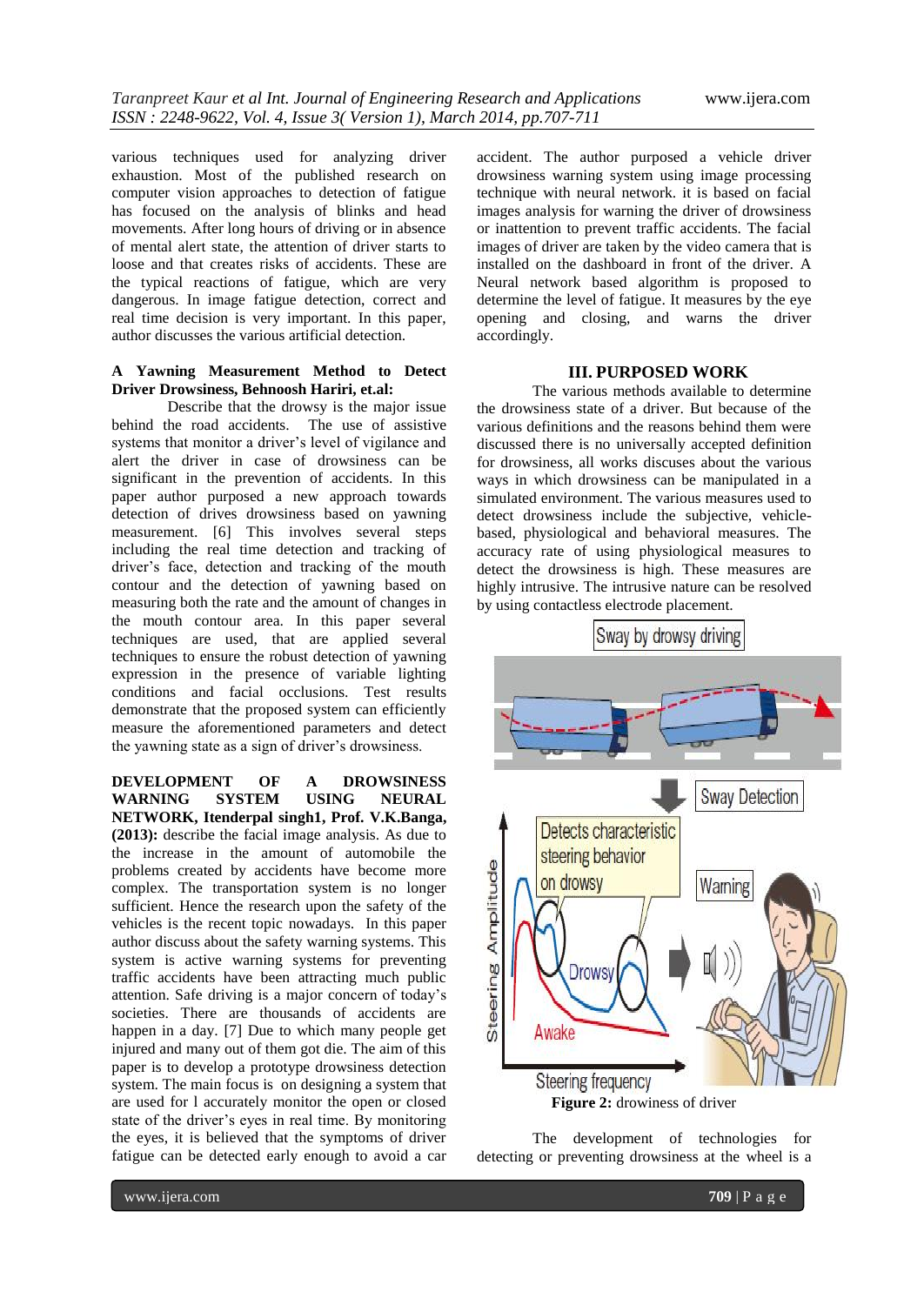major challenge in the field of accident avoidance systems. Because of the hazard that drowsiness presents on the road, methods need to be developed for counteracting its affects. To overcome these researchers developed lots of techniques like a prototype drowsiness detection system. The focus was placed on designing of system that was accurately monitoring the open or closed state of the driver's eyes in real-time. The symptoms of driver fatigue can be detected by monitoring the eye movement. It helps to avoid the accidents. Detection of fatigue involves the sequences of images of a face. It also observes the eye movements and blink patterns.

#### **3.2 Objectives:**

For the proposed work our objectives are:

- Introduce the novel approach for preventing driver drowsiness.
- Accurately measure are the symptoms of drowsiness like:
- Case when the driver's head is tilted.
- Finding the top of the head correctly.
- Finding bounds of the functions.
- Implement the novel approach in simulation environment.

#### **3.3 Methodology:**

**Driver drowsiness detection system:** This is used for [car safety.](http://en.wikipedia.org/wiki/Car_safety) It is a technology which prevents accidents when the driver is getting drowsy during driving. This system detects driver's eyes, face or body moment and gives alarm to wake driver. Now days some of the Driver drowsiness detection systems learn driver patterns and can detects when a driver is becoming drowsy means basically this system is used for safety of driver.

Here to detect Driver drowsiness we are going to use a new scenario. In this proposed scenario we are going to use "region props" and "EDAMAS" techniques.

**Region props:** it is a detection technique. In Driver drowsiness detection system It will detect the size of eyes. As we know that during drowsiness size of our eyes gets small. So region props will check the size and if it will became small then it detects drowsiness and will gives alarm to user.



Normal size of eyes



Eyes during drowsiness

**EDAMAS:** it's a technique use to detect the swelling of soft tissues. As we know that during drowsiness our eyes gets swelled. So here we are going to use EDAMAS technique so that it can detects that drowsiness swelling of eyes of driver and can gives alarm.

Here we will merge both techniques and develop a new Driver drowsiness detection system.

**Flow Chart:**



**Figure 3:** Driver drowsiness

www.ijera.com **710** | P a g e